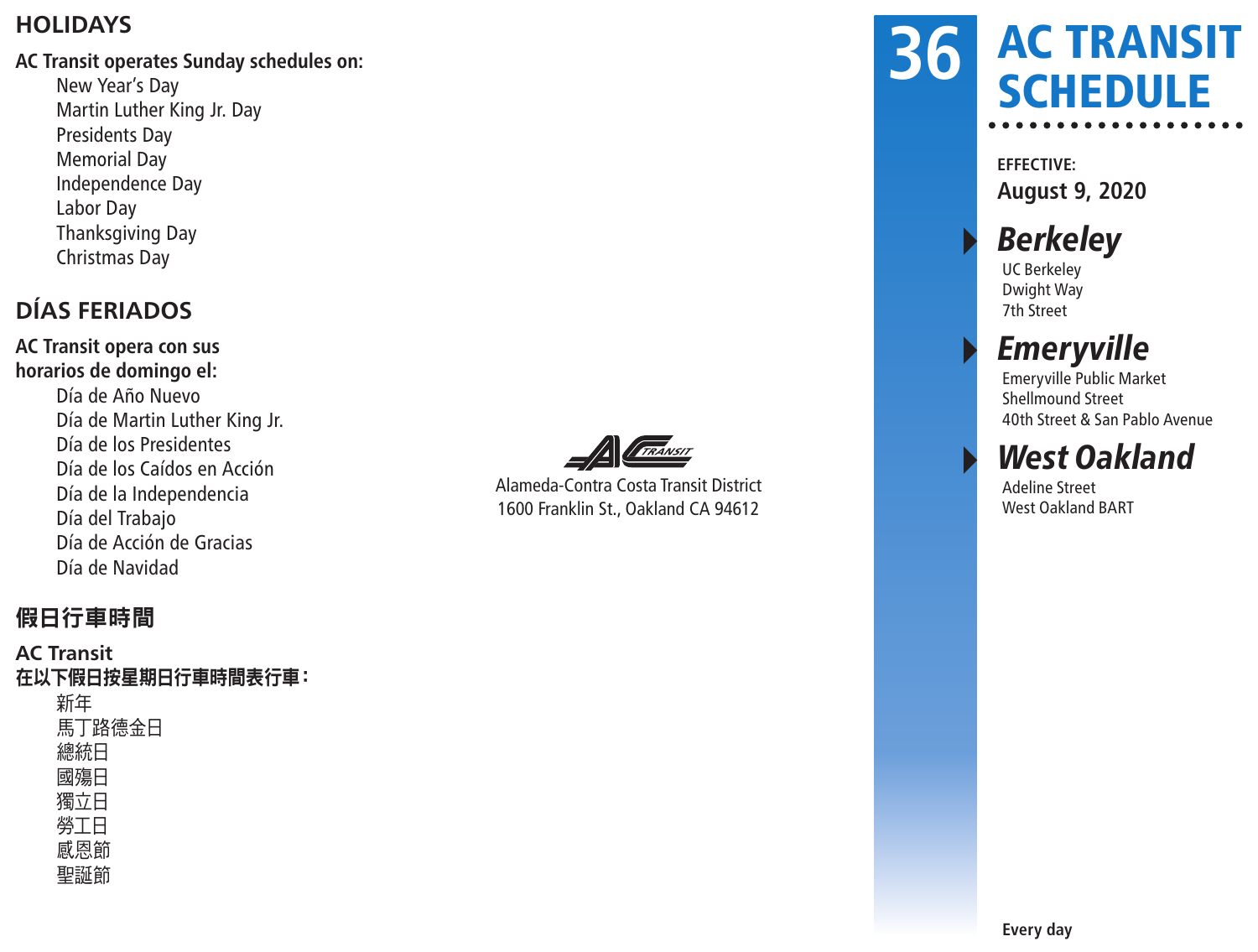# **36 Every day To U.C. Campus**

|           |             | 40th St. & | Public     | Dwight     | <b>Shattuck</b> | <b>Bancroft Way</b> |
|-----------|-------------|------------|------------|------------|-----------------|---------------------|
| West Oak- | 18th St. &  | San Pablo  | Market     | Way & San  | Ave. &          | & Piedmont          |
| land BART | Adeline St. | Ave.       | Emeryville | Pablo Ave. | Durant Ave.     | Ave.                |
| 5:49a     | 5:54a       | 6:01a      | 6:06a      | 6:17a      | 6:25a           | 6:30a               |
| 6:19a     | 6:24a       | 6:31a      | 6:36a      | 6:47a      | 6:55a           | 7:00a               |
| 6:49a     | 6:54a       | 7:01a      | 7:06a      | 7:17a      | 7:25a           | 7:30a               |
| 7:19a     | 7:24a       | 7:31a      | 7:36a      | 7:47a      | 7:55a           | 8:00a               |
| 7:49a     | 7:54a       | 8:01a      | 8:06a      | 8:17a      | 8:25a           | 8:30a               |
| 8:19a     | 8:24a       | 8:31a      | 8:36a      | 8:47a      | 8:55a           | 9:00a               |
| 8:45a     | 8:50a       | 8:59a      | 9:05a      | 9:16a      | 9:25a           | 9:30a               |
| 9:15a     | 9:20a       | 9:29a      | 9:35a      | 9:46a      | 9:55a           | 10:00a              |
| 9:45a     | 9:50a       | 9:59a      | 10:05a     | 10:16a     | 10:25a          | 10:30a              |
| 10:15a    | 10:20a      | 10:29a     | 10:35a     | 10:46a     | 10:55a          | 11:00a              |
| 10:45a    | 10:50a      | 10:59a     | 11:05a     | 11:16a     | 11:25a          | 11:30a              |
| 11:12a    | 11:17a      | 11:26a     | 11:34a     | 11:44a     | 11:54a          | 12:00p              |
| 11:42a    | 11:47a      | 11:56a     | 12:04p     | 12:14p     | 12:24p          | 12:30p              |
| 12:12p    | 12:17p      | 12:26p     | 12:34p     | 12:44p     | 12:54p          | 1:00p               |
| 12:41p    | 12:46p      | 12:56p     | 1:05p      | 1:16p      | 1:24p           | 1:30p               |
| 1:11p     | 1:16p       | 1:26p      | 1:35p      | 1:46p      | 1:54p           | 2:00p               |
| 1:41p     | 1:46p       | 1:56p      | 2:05p      | 2:16p      | 2:24p           | 2:30p               |
| 2:11p     | 2:16p       | 2:26p      | 2:35p      | 2:46p      | 2:54p           | 3:00p               |
| 2:41p     | 2:46p       | 2:56p      | 3:05p      | 3:16p      | 3:24p           | 3:30p               |
| 3:11p     | 3:16p       | 3:26p      | 3:35p      | 3:46p      | 3:54p           | 4:00p               |
| 3:41p     | 3:46p       | 3:56p      | 4:05p      | 4:16p      | 4:24p           | 4:30p               |
| 4:11p     | 4:16p       | 4:26p      | 4:35p      | 4:46p      | 4:54p           | 5:00p               |
| 4:41p     | 4:46p       | 4:56p      | 5:05p      | 5:16p      | 5:24p           | 5:30p               |
| 5:14p     | 5:19p       | 5:28p      | 5:36p      | 5:46p      | 5:54p           | 6:00p               |
| 5:44p     | 5:49p       | 5:58p      | 6:06p      | 6:16p      | 6:24p           | 6:30p               |
| 6:14p     | 6:19p       | 6:28p      | 6:36p      | 6:46p      | 6:54p           | 7:00p               |
| 6:44p     | 6:49p       | 6:58p      | 7:06p      | 7:16p      | 7:24p           | 7:30p               |
| 7:13p     | 7:18p       | 7:27p      | 7:34p      | 7:46p      | 7:54p           | 8:00p               |
| 7:47p     | 7:52p       | 7:59p      | 8:06p      | 8:16p      | 8:24p           | 8:30p               |
| 8:18p     | 8:23p       | 8:30p      | 8:37p      | 8:46p      | 8:54p           | 9:00p               |
| 8:48p     | 8:53p       | 9:00p      | 9:07p      | 9:16p      | 9:24p           | 9:30p               |
| 9:17p     | 9:22p       | 9:31p      | 9:38p      | 9:47p      | 9:56p           | 10:00p              |
| 9:47p     | 9:52p       | 10:01p     | 10:08p     | 10:17p     | 10:26p          | 10:30p              |
| 10:17p    | 10:22p      | 10:31p     | 10:38p     | 10:47p     | 10:56p          | 11:00p              |
| 10:50p    | 10:55p      | 11:02p     | 11:08p     | 11:17p     | 11:26p          | 11:30p              |
| 11:20p    | 11:25p      | 11:32p     | 11:38p     | 11:47p     | 11:56p          | 12:00a              |
| 11:50p    | 11:55p      | 12:02a     | 12:08a     | 12:17a     | 12:26a          | 12:30a              |

# **36 Every day To West Oakland BART**

| <b>Bancroft Way</b> | Shattuck         | Dwight           | Public           | 40th St. &       |                  |                  |
|---------------------|------------------|------------------|------------------|------------------|------------------|------------------|
| & Piedmont          | Ave. &           | Way & San        | Market           | San Pablo        | 18th St. &       | West Oak-        |
| Ave.                | Durant Ave.      | Pablo Ave.       | Emeryville       | Ave.             | Adeline St.      | land BART        |
| 6:00a               | 6:05a            | 6:12a            | 6:21a            | 6:32a            | 6:38a            | 6:42a            |
| 6:30a               | 6:35a            | 6:42a            | 6:51a            | 7:02a            | 7:08a            | 7:12a            |
| 7:00a               | 7:05a            | 7:13a            | 7:22a            | 7:33a            | 7:39a            | 7:44a            |
| 7:30a               | 7:36a            | 7:45a            | 7:54a            | 8:06a            | 8:12a            | 8:17a            |
| 8:00a               | 8:06a            | 8:15a            | 8:24a            | 8:36a            | 8:42a            | 8:47a            |
| 8:30a               | 8:36a            | 8:44a            | 8:53a            | 9:04a            | 9:10a            | 9:15a            |
| 9:00a               | 9:06a            | 9:14a            | 9:23a            | 9:34a            | 9:40a            | 9:45a            |
| 9:30a               | 9:36a            | 9:44a            | 9:53a            | 10:04a           | 10:10a           | 10:15a           |
| 10:00a              | 10:06a           | 10:14a           | 10:23a           | 10:34a           | 10:40a           | 10:45a           |
| 10:30a              | 10:36a           | 10:44a           | 10:53a           | 11:04a           | 11:10a           | 11:15a           |
| 11:00a              | 11:06a           | 11:14a           | 11:23a           | 11:34a           | 11:40a           | 11:45a           |
| 11:30a              | 11:36a           | 11:44a           | 11:55a           | 12:07p           | 12:13p           | 12:18p           |
| 12:00p              | 12:06p           | 12:14p           | 12:25p           | 12:37p           | 12:43p           | 12:48p           |
| 12:30p              | 12:36p           | 12:44p           | 12:54p           | 1:07p            | 1:13p            | 1:18p            |
| 1:00p               | 1:06p            | 1:14p            | 1:24p            | 1:37p            | 1:43p            | 1:48p            |
| 1:30p               | 1:36p            | 1:44p            | 1:54p            | 2:07p            | 2:13p            | 2:18p            |
| 2:00p               | 2:06p            | 2:14p            | 2:24p            | 2:39p            | 2:45p            | 2:50p            |
| 2:30p               | 2:36p            | 2:44p            | 2:54p            | 3:09p            | 3:15p            | 3:20p            |
| 3:00p               | 3:06p            | 3:14p            | 3:24p            | 3:39p            | 3:45p            | 3:50p            |
| 3:30p               | 3:36p            | 3:44p            | 3:54p            | 4:09p            | 4:15p            | 4:20p            |
| 4:00p               | 4:06p            | 4:14p            | 4:24p            | 4:41p            | 4:47p            | 4:52p            |
| 4:30p               | 4:36p            | 4:44p            | 4:54p            | 5:11p            | 5:17p            | 5:22p            |
| 5:00p               | 5:06p            | 5:14p            | 5:24p            | 5:41p            | 5:47p            | 5:52p            |
| 5:30p               | 5:36p            | 5:44p            | 5:56p            | 6:13p            | 6:19p            | 6:24p            |
| 6:00p               | 6:06p            | 6:14p            | 6:26p            | 6:43p            | 6:49p            | 6:54p            |
| 6:30p               | 6:36p            | 6:44p            | 6:56p            | 7:13p            | 7:19p            | 7:24p            |
| 7:00p               | 7:06p            | 7:14p            | 7:26p            | 7:43p            | 7:49p            | 7:54p            |
| 7:30p               | 7:37p            | 7:45p            | 7:55p            | 8:06p            | 8:12p            | 8:17p            |
| 8:00p               | 8:06p            | 8:14p            | 8:24p            | 8:33p            | 8:39p            | 8:44p            |
| 8:30p               | 8:36p            | 8:44p            | 8:56p            | 9:05p            | 9:10p            | 9:15p            |
| 9:00p               | 9:06p            | 9:14p            | 9:26p            | 9:35p            | 9:40p            | 9:45p            |
| 9:30p               | 9:36p            | 9:44p            | 9:56p            | 10:05p           | 10:10p           | 10:15p           |
| 10:00p              | 10:06p           | 10:13p           | 10:24p           | 10:31p           | 10:36p           | 10:41p           |
| 10:30p              | 10:36p           | 10:43p           | 10:54p           | 11:01p           | 11:06p           | 11:11p           |
| 11:00p<br>11:30p    | 11:05p<br>11:35p | 11:12p<br>11:42p | 11:20p<br>11:50p | 11:27p<br>11:57p | 11:32p<br>12:02a | 11:37p<br>12:07a |
| 12:00a              | 12:05a           | 12:12a           | 12:20a           | 12:27a           | 12:32a           | 12:37a           |
|                     |                  |                  |                  |                  |                  |                  |